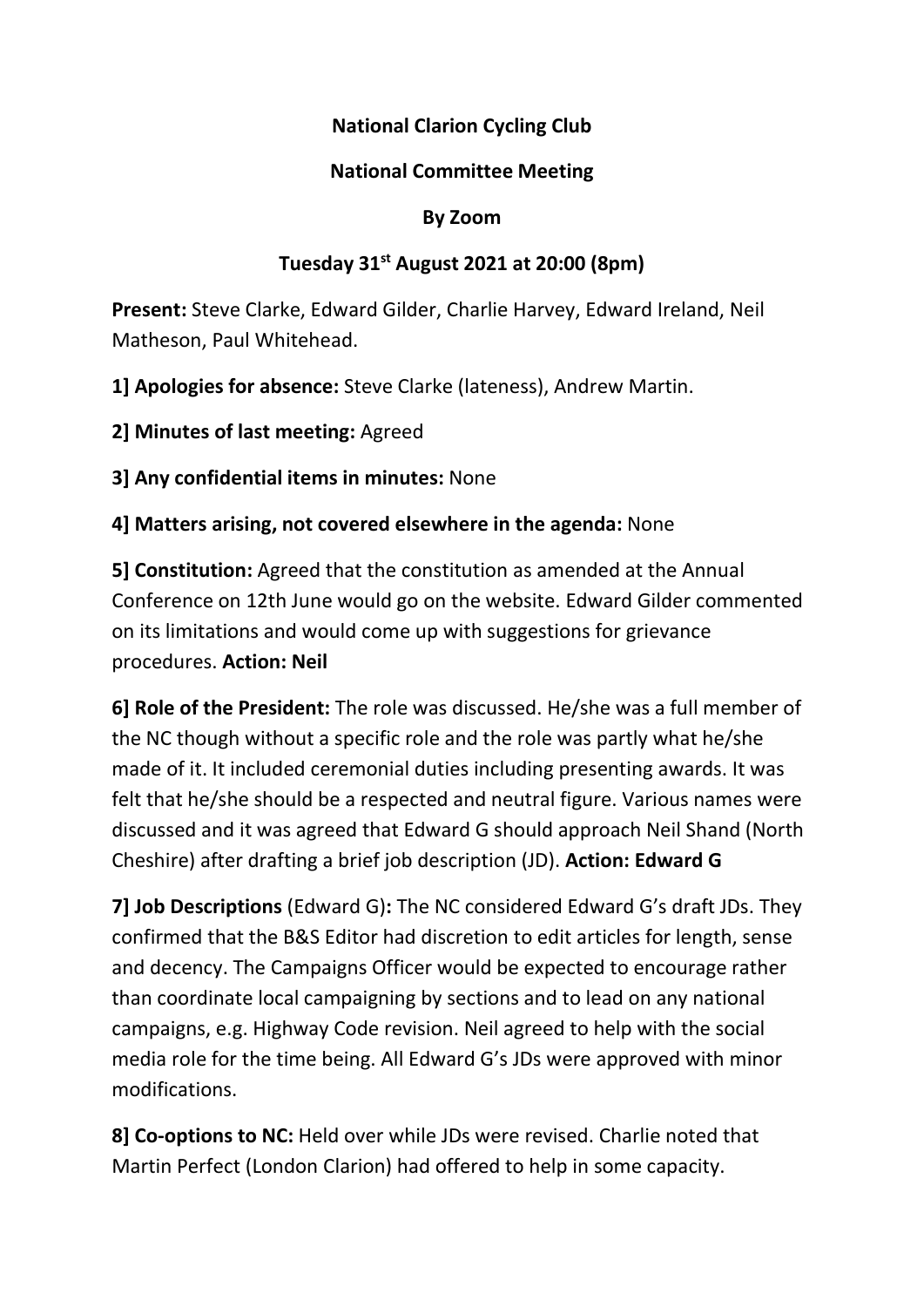9] Presentation of awards for Section of the Year (Tom Groom Trophy), Clubman of the Year, Clubwoman of the Year and Novice of the Year: Edward I and Charlie had gone through the nominations. The winners were: Section of the Year (Tom Groom Trophy): West Lothian, Clubman of the Year: Edward Gilder, Clubwoman of the Year: Joanna Cebrat, Brian Braithwaite (photographic): Nigel Glanford for photo of Salts Mill used on the over of B&S. Steve would get the trophies for Clubman and Clubwoman back from Martin and Jackie Hickman. Action: Steve

10] Recognition of services to NCCC of Ian Clarke: Edward G had looked a variety of engraved tankards. He would visit two local firms to see what they could offer. Ideally, he would like the Clarion badge on the tankard.

11] Membership (Paul): Paul was getting to grips with MemberMojo. The was an issue with access to members contact details in London Clarion. There had been no response to emails from Edward G and Paul. Edward G would assume 110 copies were needed for London members for B&S.

12] Collection of subscriptions (Paul / Andrew): Paul now had access to Membership Mojo. There had been queries about setting up two new sections. Andrew had given apologies so there was no report on collecting subscriptions. Edward G would email Paul re: section numbers and subs owing. Subs should be based on February and September headcounts. Action: Edward G

13] Boots & Spurs (Edward G): Was with the printers, pending finalisation of the design and numbers to be printed. The numbers needed were 1588 + London members (approx. 120).

14] Competitions and Events (Steve): The 3 Up at Tuxford and the Circuit Race at Wakefield had taken place in July and August. The next event was the Clarion Hill Climb Championship at Ramsbottom on 9<sup>th</sup>/10<sup>th</sup> October. Steve to send details to Edward for B&S Extra. Edward G has spoken with Martin Hickman re: the Easter Meet. It would be based at the Royal Kings Arms at Lancaster. It had a small conference (capacity 30) room and a ballroom (capacity 50). They would reserve 12 bedrooms. It looked as though there was no on site parking. Steve felt that 50 might be tight. He would check on the numbers at other Easter Meets and talk to Martin direct. Lancaster University also had accommodation and catering. Action: Steve